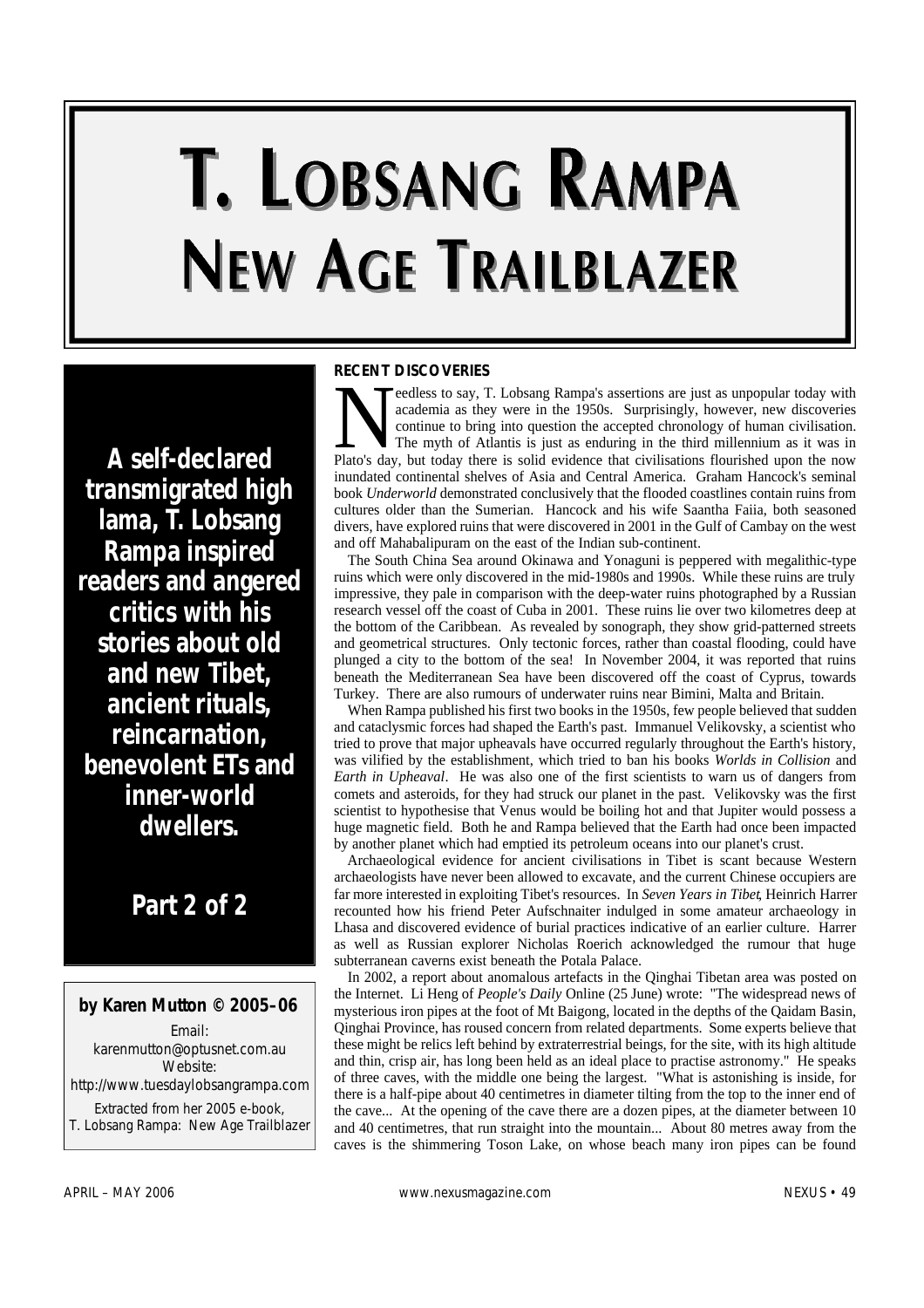scattered on sand and rocks… Most strange is that there are also some pipes in the lake, some reaching above water surface and some buried below, with similar shapes and thickness [as compared] with those on the beach."

On 12 February 2004, Greg Taylor of *Phenomena News* provided an update that the site was to be examined by scientists. "A sample of these scraps was analysed once by the local smeltery, and were found to be composed of 30 per cent ferric oxide with a large amount of silicon dioxide and calcium dioxide. 'The large content of silicon dioxide and calcium oxide is a result of long interaction between iron and sandstone, which means the pipes must be very old,' said Liu Shaolin, the engineer who did the analysis." The area is sparsely populated and has very little industry, leading many to call the site an "ET launching pad".

Over the past few centuries, other anomalous objects have been discovered which put doubt on the classical theory of evolution. These out-of-place artefacts ("ooparts")—from million-year-old shoeprints to a bell vase blasted out of solid coal—periodically turn up all around the world. Michael Cremo and Richard Thompson documented thousands of anomalous archaeological finds in their huge book, *Forbidden Archeology*.

On 30 April 2002, the Russian newspaper *Pravda* announced

the extraordinary discovery of a stone slab covered with a relief map of the Ural region. "The question is about a great plate found in 1999, with a relief map of the region done according to an unknown technology... The map contains civil engineering work: a system of channels with a length of about 12,000 km, weirs and powerful dams. Not far from the channels, diamond-shaped grounds are shown... The map also contains some inscriptions…done in a hieroglyphicsyllabic language of unknown origin. The scientists never managed to read

it…" Professor Alexandr Chuvyrov, the team leader, claimed that shells embedded in the surface indicated that the map was about 120 million years old, when the south magnetic pole was situated in Franz Joseph Land. It was also part of a much larger map, possibly of the whole Earth and measuring 340 square metres. Could this map have been created by those ETs whom Rampa called "the Gardeners of the Earth", who caused such devastation with their warfare?

There are many documented discoveries of gigantic human remains, mostly discovered and then "lost" by museums over the past century. In *Lost Cities of North and Central America*, David Hatcher Childress reprinted many newspaper reports and even scientific studies of gigantic human bones from the Americas. Peter Kolosimo in *Timeless Earth* wrote: "A human skeleton 17 feet tall has been found in Gargayan, in The Philippines, and bones of other human creatures over 10 feet tall have been found in southeastern China. According to palaeontologist Pei Wen-chung, these are at least 300,000 years old… Stone implements of giant size have been found in Moravia and Syria, where the bones of their users have been found nearby. In Ceylon, explorers have found the remains of creatures which must have been about 13 feet tall, and in Tura Assam…a human skeleton measuring 11 feet has come to light." (p. 31) Kolosimo also documented the many legends of giants which can be found around the world from Australia to China, from Europe to the Middle East.

Cone-headed skulls, such as those belonging to the mummies

Rampa saw beneath the Potala, have also come to light in Peru, Malta and Syria. The museum of Paracas in Peru contains many skeletons from that arid area, including cone-headed skulls with a cranial capacity of between 2200 and 2500 cc, greatly exceeding our brain capacity of 1450 cc. The Paracas skulls seem to represent another human species—not people like the Amerindians and Egyptians who bound their heads.

It is surprising to discover that Rampa used the term "chariots of the gods" over a decade before Erich von Däniken wrote his book of the same name. The so-called chariots of the gods, or *vimanas*, were first described by Desmond Leslie as co-author with George Adamski of the famous 1953 book *Flying Saucers Have Landed*. These *vimanas* are described in great detail in ancient Indian literature, leading alternative historians like Hatcher Childress to believe they belonged to the technologically advanced Rishi civilisation of about 12,000 years ago. Ancient Indian texts such as the *Mahabharata* also speak of weapons of mass destruction, including a bomb with a brightness exceeding 10,000 suns which caused the skin to fall off its hapless victims. Even the most sceptical historian would find it hard to dismiss the similarity between these weapons and modern thermonuclear bombs.

There are also examples of inexplicable radioactivity in some

ancient cities of the Indus civilisation on the Indian subcontinent. The very ancient city of Mohenjo-daro, with its modern grid-like layout, was found to have extremely radioactive skeletons lying in its streets. Lumps of glass, originally clay pots that had melted under extreme heat, have been found. Modern historians do not have an adequate explanation for the downfall of the Indus civilisation and the radioactive anomalies discovered there. In other places such as the Middle East and Scotland, an inexplicable heat source vitrified forts and melted sand

**There are many documented discoveries of gigantic human remains, mostly discovered and then "lost" by museums over the past century.**

into glass in antiquity.

Rampa declared in *The Cave of the Ancients* that the sphinx had been a universal symbol of antediluvial civilisations. Although conventional historians date it at about 3000 BCE, alternative historians such as Graham Hancock and Robert Bauval speculate that the Giza Sphinx could date to 10,500 BCE, connecting it with the constellation of Leo which was in ascendancy at that time, while John Anthony West puts it in the post-glacial period at between 5000 to 10,000 BCE. Geologist Robert Schoch thinks the Sphinx was created around 5000 BCE, or 7000 BCE at the earliest. The Sphinx was recently discovered to have chambers beneath it, and limited excavations have revealed a burial chamber called "the tomb of Osiris". However, many alternative archaeologists believe there is a buried city beneath the Giza plateau, a belief influenced by such mystics as Edgar Cayce and Lobsang Rampa.

In these days of infrared satellite photography, it is almost impossible to believe that an ancient city could exist in the mountains without being detected. Amazingly, in 1998 a group of American mountaineers discovered a verdant valley perched high in an inaccessible gorge of the Himalayas. Totally unknown to Europeans, this valley with its semi-tropical vegetation had remained hidden from satellites for decades. In 2003, a huge, hidden glacier was discovered in the Himalayas, unknown to Chinese and Western cartographers. Who, then, can safely say that other great discoveries do not lie hidden in a glacier or a cave in the world's highest mountain range?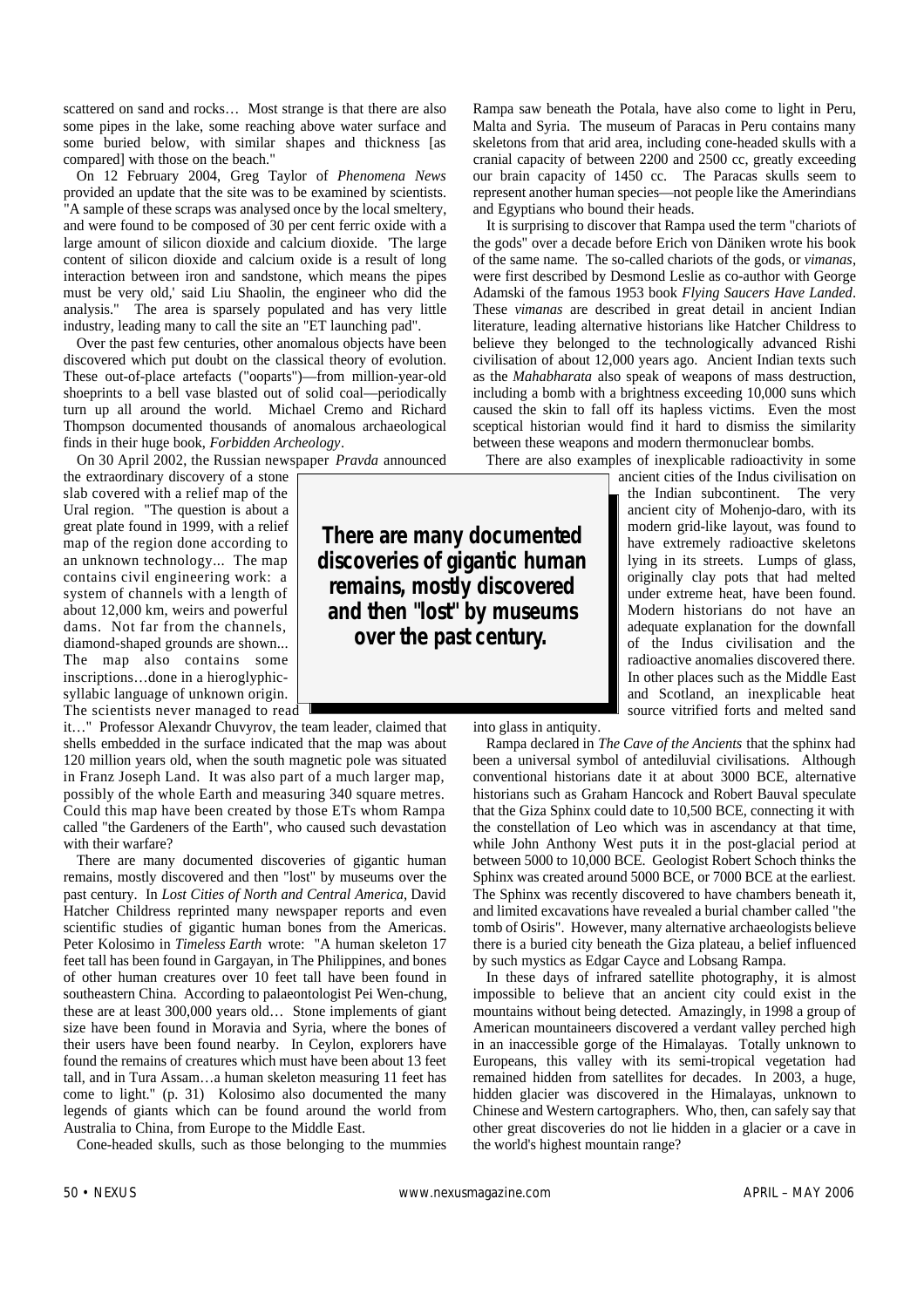#### **THE EXTRATERRESTRIAL CONNECTION**

"Flying saucers? Of course there are flying saucers! I have seen many, both in the sky and on the ground, and I have even been for a trip in one. Tibet is the most convenient country of all for flying saucers. It is remote from the bustle of the everyday world, and is peopled by those who place religion and scientific concepts before material gain. Throughout the centuries, the people of Tibet have known the truth about flying saucers, what they are, why they are, how they work, and the purpose behind it all. We know of the flying saucer people as the gods in the sky in their fiery chariots." ("Home of the Gods" in *My Visit to Venus*)

Like many writers of the 1950s, such as George Adamski and George Hunt Williamson, Rampa described benevolent extraterrestrials who had come to warn humanity about the follies of nuclear power. During the following decades, his discussions

on extraterrestrials became more sophisticated and on the cutting edge of UFO research, particularly with *The Hermit* (1971) which introduced the ideas of human abduction and experimentation for genetic engineering purposes. Clearly, Rampa's revelations of extraterrestrial genetic engineering pre-dated Zechariah Sitchin's *Earth Chronicles*series, and yet his influence in this genre is unrecognised.

#### **•** *My Visit to Venus*

*My Visit to Venus*, an anthology of Rampa chapters which had been rejected from

earlier books, was published without authorisation in late 1958 or early 1959 by Gray Barker, an American who ran *Saucerian Bulletin*. Prior to Barker's book, it had been published in various magazines such as *Flying Saucer Review*. Rampa did not want it published, fearing it would be dismissed as science fiction.

The opening chapter, "Home of the Gods", continues on from *Doctor from Lhasa*'s description of a visit to the Chang Tang Highlands, where the lamas discovered a huge, ancient city. Half frozen in a glacier, this city had once accommodated a race of giants. "Nearby in a spacious

courtyard, there was an immense metal structure which reminded me of two of our temple dishes clamped together and was clearly a vehicle of some sort." The monks cautiously approached the vehicle, which was about 50 to 60 feet (15.24 to 18.29 metres) across, and ascended a ladder leading inside. Once inside, Rampa's Guide touched something which caused the ship to hum and emit a bluish light.

To their surprise, they were approached by large humans who communicated telepathically: "Be not afraid, for we were aware of your coming for the past hundred years. We made provisions so that those who were intrepid enough to enter this vessel should know the past." The humanoids showed them pictures from the past civilisation: huge buildings which sat by the sea with disclike vehicles soaring above. They witnessed an enormous explosion which toppled the buildings and caused a tsunami to rise above the ruins. The humanoids told them of a "White Brotherhood", composed of incarnate and discarnate entities, which safeguarded all life.

**During the following decades, his discussions on extraterrestrials became more sophisticated and on the cutting edge of UFO research...**

The chapter continued with the seven lamas being taken up into space from where they could see Tibet. The vehicle left the atmosphere, with no increase in gravity or sensation of speed, and soared into space. The monks were taken on a tour of the spaceship. Its propulsion system utilised a form of magnetism which repelled the Earth's magnetism. The repelling force could be adjusted to allow the vessel to hover, rise or sink. The ship was also capable of collecting "space electricity"—a form of magnetism based upon cosmic energy.

The Venusian hosts took the lamas in a strange vehicle to the Hall of Knowledge, where they observed the Earth's creation along with the mighty civilisations of Lemuria, Atlantis and Poseidonia. The Broad One warned: "We guard the Earth, for, if man's folly is allowed to go unchecked, terrible things will happen to the race of man. There are powers upon the Earth, human powers who oppose

> all thoughts of our ships, who say there is nothing greater than the human upon Earth, so there cannot be ships from other worlds."

> Eventually, after many days, the Tibetans were returned to Earth "which now seemed a tawdry place" and "paled into significance against the glory of Venus". The story ended with this: "Never again, I thought, shall I see such wonderful things. How mistaken I was, for that was but the first of many trips."

#### **•** *Beyond the Tenth*

During the 1960s the subject of ufology became established, and Rampa in his books

*Chapters of Life* and *Beyond the Tenth* expanded the theme of aliens as the guardians and indeed creators of the Earth. He described UFOs as being of four distinct types:

1. Extraterrestrials. These Gardeners of the Earth, an extremely advanced race from another galaxy, colonised our planet billions of years ago. Every now and then they come back to check on the progress of the human race.

2. Inner Earth inhabitants. In the *Venus* anthology, they are described as advanced humanoids who live in the Earth's interior and sometimes use their

vehicles to explore the Earth's surface. This theme was later expanded in *Twilight*.

3. Antimatter vehicles. These explode when they come into contact with the Earth's atmosphere.

4. Interdimensional vehicles containing aliens from other realms. Usually we are unable to perceive these aliens, as they vibrate at a different frequency to human beings. We can only perceive their vehicles as gyrating lights in the sky, a thirddimensional shadow of fourth-dimensional vehicles.

*Beyond the Tenth* was published in 1969, the same year that Erich von Däniken's *Chariots of the Gods?* was published in English. While the Swiss author built his case upon incongruous ancient anomalies, Rampa stated unequivocally that "Earth is like a colony; Earth is a testing ground, a seeding place where different types are put together so that the Gardeners of Space can see how they get on together" (p. 77). He claimed that even though the Gardeners were friendly and concerned with our welfare, they sometimes abducted and experimented upon humans in an effort to improve our species.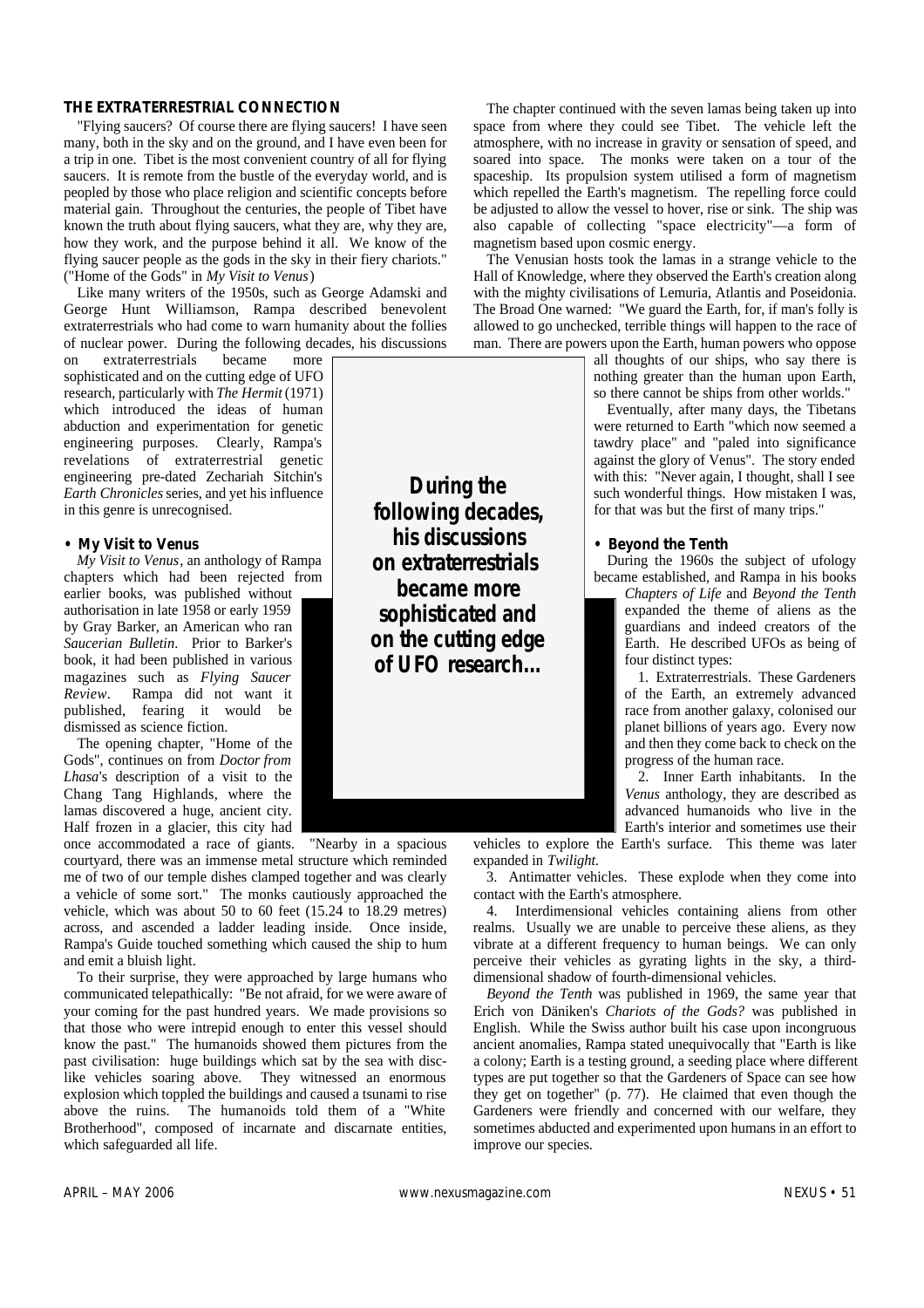Rampa was also aware of censorship surrounding the reporting of UFOs in the West. "The pilots who fly the [aircraft], whether in a commercial capacity or in connection with the armed forces, have seen and will continue to see UFOs but, until the moronic governments of the world change their attitudes, not much will be heard of those sightings. The Argentinian government is surely one of the most enlightened in that they officially recognise the existence of UFOs." (p. 86) The military clique cannot acknowledge UFOs because it would compromise security and reveal their vulnerability. He noted that any reference that astronauts make to UFOs while they're in space is deleted and their photos destroyed. While this may have sounded like unfounded paranoia in the 1960s, many people today believe there has been a monstrous government conspiracy of silence lasting over 50 years—a belief fuelled by such TV shows as *The X-Files*, *Dark Skies*, *The Smoking Gun* and *Roswell*.

Rampa also claimed that religious leaders would not acknowledge UFOs because it would shake their paradigm that man is made in the image of God, if an advanced alien appeared to be non-human.

Further, he noted: "If the UFO people had wanted to take over the Earth, they could have done it centuries ago. The point is, they are *afraid* that they will have to take over the Earth (and they do not want to) if the Earth goes on releasing too much hard atomic

radiation. These spacemen are the Gardeners of the Earth. They are trying to save the Earth from the Earth people—and what a time they are having!" (p. 89)

#### **•** *The Hermit*

Five years before Sitchin wrote his cult classic *The Twelfth Planet*, expounding the belief that extraterrestrials had seeded and genetically engineered the human race, Rampa explained the whole process in *The Hermit*. The story began with a blind old Tibetan hermit imparting his

knowledge to "the chosen one". In his youth he had been abducted by an advanced race who revealed themselves as "the Gardeners of the Earth". They took him to another galaxy and performed medical experiments upon his unwilling body, including brain surgery to increase his intelligence. Bluntly they informed him that the Earthlings were a very evil race who threatened to destroy not only themselves but other intelligent life on nearby worlds.

The Gardeners informed him: "We travel in universes putting people and animals on many different worlds. You Earthlings have your legends about us; you refer to us as gods of the sky. Now we are to give you information as to the origin of life on Earth…for it is time that people knew the truth of their gods before we initiate the second phase." (p. 14) They transported the blind monk to another galaxy and implanted artificial sight so that he could witness the wonders of their civilisation. He was taken to the centre of the empire, where "the colours were all wrong. The grass was red and the rocks were yellow. The sky was of a greenish cast and there were two suns." (p. 104)

The empire was vast and incorporated many different planets and star systems which co-existed in harmony. The inhabitants were humanoids with varied characteristics and features. There were vast cities of towering spires traversed by flying vehicles of all descriptions. This world was the headquarters of the vast empire, where every planet was self-governing but owed

allegiance to the Master of the World.

The Gardeners took the monk to an orbiting observatory where nine wise men were in charge of observing the Akashic records of Earth and other worlds. They showed him the history of the world, beginning with a huge comet colliding with a dead world at the centre of the galaxy, sending out gobbets of incandescent gas which eventually became the planets. Two expeditions explored the new worlds while a third dropped biological specimens onto the land and into the seas. Millennia later, a fourth expedition delivered huge dinosaurs to planet Earth. However, after many years the Earth was wobbling on its axis, so a vessel was despatched to break up the supercontinent with a laser beam.

Another expedition brought purple humanoids to the Earth which had eight breasts and long, ape-like arms. They lived in caves and could not use fire, so the Gardeners were forced to exterminate them to make room for more advanced humans. After thousands of years and climate change, these humans developed a mighty civilisation. But the Gardeners fraternised too freely with the Earthlings, especially the women. A group stole their technology, attacked them and let off a nuclear device which wreaked havoc upon the Earth, sinking whole cities and continents beneath the oceans.

For centuries the Gardeners stayed away from the irradiated planet but eventually returned with more human and animal

specimens, distributing them on different continents. Mankind eventually evolved and built towns and cities, while the supervising Gardeners were worshipped as gods by the Earth inhabitants.

From another galaxy, a warlike race with horny growths on their forehead attacked the empire and laid waste to our solar system. Cataclysmic battles took place in the heavens: atmospheres were blasted away and worlds destroyed. A planet, dislodged from its orbit, struck the Earth, causing a catastrophic loss of life.

Only a few humans and animals, aided by the Gardeners, were conveyed to safety in a great ark.

On the Earth, a great ice age developed. The Gardeners now decided to live apart from humans and dwell on mountains. Some inexperienced Gardeners, the "gods of Olympus", engaged in licentious behaviour and were transferred to other worlds. So the Gardeners then decided to communicate only through suitably chosen natives such as Moses, Buddha and Jesus, who were instructed to institute new religions. But always the priests perverted the true teachings for their own power and gain.

The hermit was returned to a comfortable cave in Tibet where he was told a "chosen one" would come many years later to hear his wisdom. The Gardeners decided that even though the auras of the human race were faulty, mankind would be given another chance. However, if humans did not heed such warnings and stop polluting their planet with radioactivity, the Gardeners would be forced to intervene at any time in the future.

#### **•** *Tibetan Sage*

In *Tibetan Sage*, Rampa provided more information about these Gardeners, although he repeated many themes from earlier books. With his Guide, he visited an artificial cave which "...used to be the headquarters of a special race who could do space travel and just about everything else.

**influenced later writers.**

**Some of Rampa's ideas**  *were* **original and may have**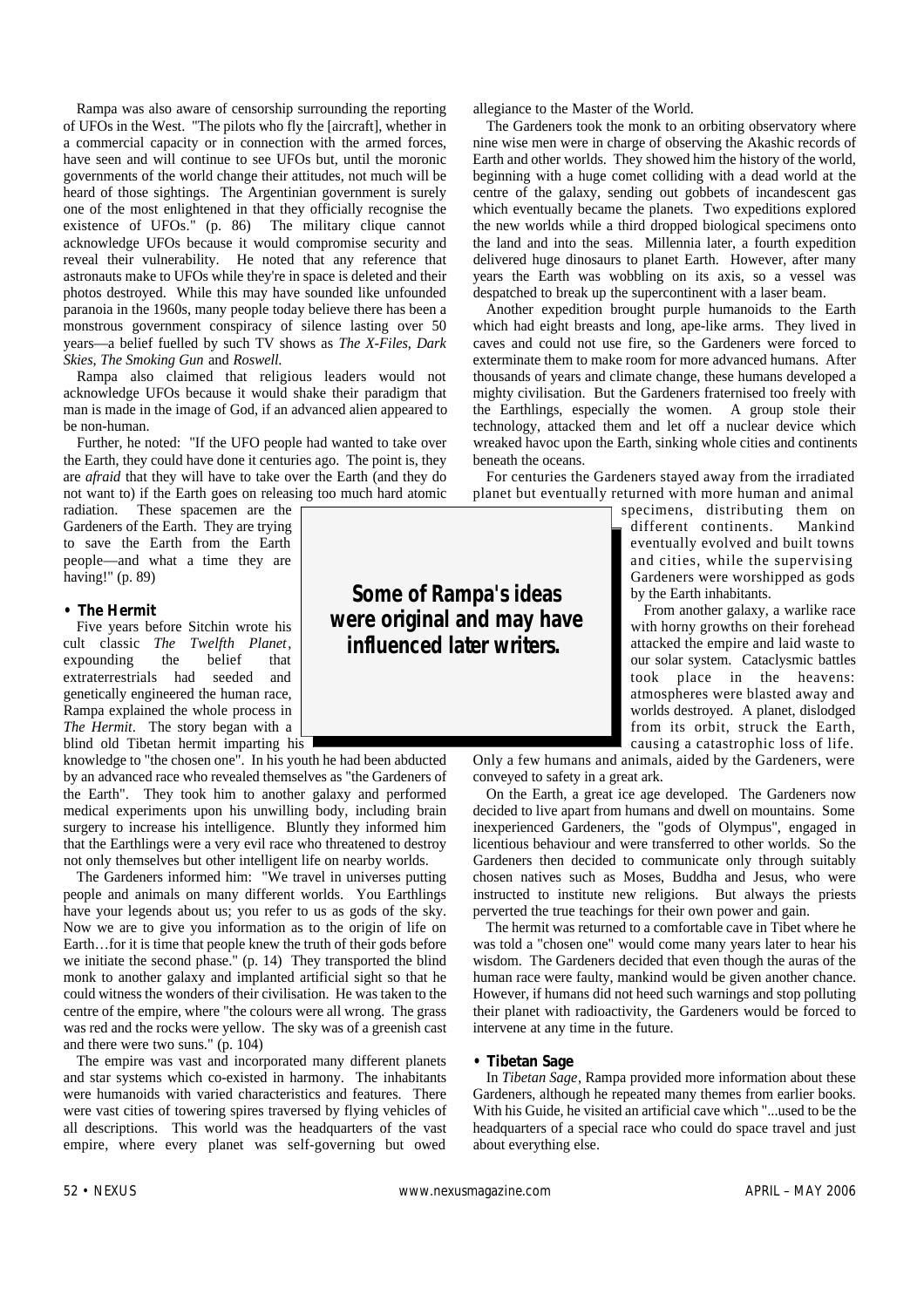Through millions of years, it still works; everything is intact." (p. 19) This cave was part of a network created millions of years ago when Tibet was a low-lying land. It contained a space vehicle "about four or five men tall and looked something like two dishes, one on top of the other" (p. 23). The similarity of this description with the one given in "Home of the Gods" in *My Visit to Venus* is obvious. These extraterrestrials had the technology to melt solid rock and heal traumatic wounds with a special bath. They were able to suspend life so that people could exist for millions of years, "receiving adequate nourishment to keep the body functioning on a minute scale" (*TS*, p. 28). These suspended bodies were being kept alive in tubs in order to provide bodies for aliens to transmigrate into at a future date.

The Lama Mingyar Dondup could read their inscriptions and learned that the suspended aliens were actually evil Gardeners who had raped human women and performed genetic experiments. They were a renegade faction who had waged many wars against

the other Gardeners—wars that Rampa observed on one of their devices which contained the Akashic records. (This is the fourth time Rampa claimed to have viewed the Akashic records; he had described them in the Venusian ship, the Cave of the Ancients and the orbiting observatory.) As Rampa and his Guide departed from the caves, the whole complex was destroyed by booby traps.

Even if Rampa's stories are dismissed as science fiction, there is merit in some of his original themes. His warnings from the extraterrestrials to stop our nuclear folly were not original, as other contactees in the 1950s—particularly Daniel Fry and Richard Miller—had said the same. Venusians were very popular with contactees in the 1950s before space probes revealed Venus to be an inhospitable planet. Frank Stranges said he had been in contact with Val Thor, and George Adamski claimed to have flown to Venus with friendly aliens years before Rampa's jaunt to our closest neighbour. Nor was Rampa the first to speak of levitators and telepathic communication with aliens, as George Van Tassel and George King had made

earlier claims. Furthermore, in 1953 in *Flying Saucers Have Landed*, Desmond Leslie first popularised the notion that the ancient Indian scriptures contained many references to the vehicles of the extraterrestrial gods.

However, some of Rampa's ideas *were* original and may have influenced later writers. His descriptions of Earth from space and warp travel with anti-magnetic propulsion were quite novel for the pre-space-flight era. *The Hermit* described alien abduction, experimentation and genetic engineering at least a decade before Whitley Strieber wrote his influential *Communion*. Recently the idea that extraterrestrials were responsible for the evolution of humans and other animals has been incorporated into a new theory called "interventionism" by Lloyd Pye, who challenges Darwinism and creationism. Zechariah Sitchin, one of the proponents of this theory, claimed that the Mesopotamian gods, the Annunaki, were extraterrestrials from the 12th planet, Nibiru, who genetically

engineered the terrestrial hominids to produce a new species, *Homo sapiens*, about 200,000 years ago. Sitchin's influence in alternative history is undeniable, as terms like Annunaki and Nibiru have passed into the New Age lexicon. However, Lobsang Rampa, whose book *The Hermit* tells us who the aliens are, where they are from and why they are visiting and abducting humans, is virtually unknown.

#### **SUBTERRANEAN WORLDS**

"There are passages which reach to the ends of the Earth. The Earth has a spine just as we have, but the spine of the Earth is made of rock… This tunnel was man-made in the days of Atlantis when they knew how to make rock flow like water without generating heat. I have travelled extensively and I know that this rocky spine extends from the North Pole to the South Pole." (*As it Was*, p. 75)

Lobsang Rampa wrote extensively of inhabited, underground caverns, tunnels and cities in *Twilight*, *As it Was* and "The

Subsurface World" chapter of *My Visit to Venus*. In *Twilight*, he introduced the topic of the subterranean realm of Agharta (or Agharti) with its capital city Shamballah (or Shambhala) and omnipotent ruler, "the King of the world". Rampa strongly hinted that the mysterious (unidentified) island Ultima Thule and the loss of the US nuclear submarines *Thresher* and *Scorpion* were somehow connected with this underground civilisation and its denizens.

#### **Tunnels to Shamballah and Agharta**

In occult and Buddhist lore, the realms of Shamballah and Agharta are usually situated

underground in the Himalayas or Central Asian deserts. In the earlier decades of the 20th century, Russian explorers Ferdinand Ossendowski and Nicholas Roerich travelled throughout Central Asia seeking the fabled land and city. Ossendowski first mentioned Agharta in his 1922 book *Beasts, Men and Gods*. Tibetan lamas had told him that the thousands of people living underground in Agharta were ruled by "the King of the world". The inhabitants of Agharta are believed to possess advanced powers capable of destroying whole areas of the planet,

although they choose to live in peace. Roerich, a respected traveller, mystic and Theosophist, also believed in these subterranean lands but was unable to provide any scientific evidence of their existence. In his 1929 book *Heart of Asia*, his main interest centred on the spiritual dynamics of Shamballah and its importance as a symbol in the coming "New Age" of enlightenment and peace.

In a booklet titled *Agharta* (1951), American Buddhist Robert Dickhoff wrote: "Agharta began some 60,000 years ago when a tribe led by a holy man disappeared underground. The inhabitants were said to number many millions and had a science superior to any found on the surface of the Earth… The few remaining tunnels open to the surface world are in Tibet, Siberia, Africa, South and North America and on remote islands which were once the mountain peaks of Atlantis." In 1960, Dr Raymond Bernard commented in his book *The Subterranean World*: "Belief in the

**undeniable... However, Lobsang Rampa, whose book**  *The Hermit* **tells us who the aliens are, where they are from and why they are visiting and abducting humans, is virtually unknown.**

**Sitchin's influence in alternative history is**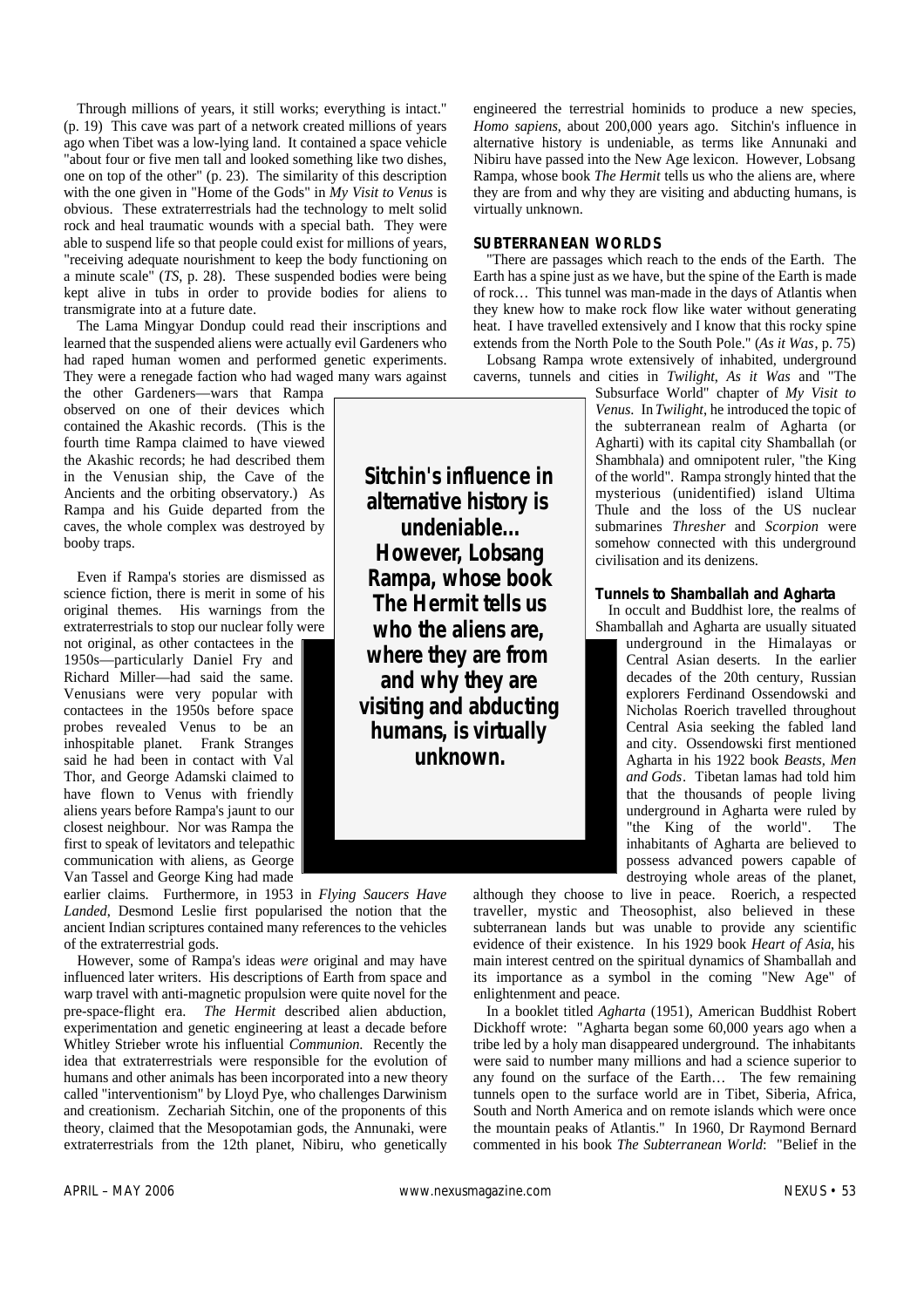existence of a subterranean world, which was given the name of Agharti, is universal and an integral part of the Buddhist faith. Another sacred word amongst Buddhists is Shamballah, the name of the subterranean world capital." (Alec Maclellan, *The Lost World of Agharthi*)

Nicholas Roerich had heard from learned lamas of underground passages and a lake beneath the Potala: "If you have seen this underground lake, you must have been either a very great lama or a torch bearer." Harrer recounted this story in his book *Seven Years in Tibet* (p. 185).

In *The Third Eye*, Rampa described his visit to the tunnels of the Potala. According to his Guide, a group of monks had once tried to explore this mysterious lake but some had drowned. The survivors managed to exit the cave and found themselves in a swamp about 40 miles from the Potala. Later Rampa was able to study the passages himself, climbing ever downwards through secret doors until he reached a lake which was the remnant of an

ancient sea. Years later, he returned to the caverns to undergo the "Ceremony of the Little Death" amongst the mummified bodies of gigantic extraterrestrials who had once walked the Earth as gods.

In *Twilight*, Rampa introduced Rigden Jyepo, the King of the world who dwells in Shamballah. "In Tibetan lore there is much mention of Shamballah where the King of all the world lives, the King who is hidden from millions on the surface of the world. Tibetans firmly believe in the King of the world living inside the world, not as some sort of demon but as an extremely good king,

a good spiritual ruler who is alive in two planes at once, the physical, where he lives for ever and ever, and the astral plane, where similarly he lives for ever and ever… Tibetans believe that the King of the world gave his first instructions to the first Dalai Lama... who is the outer representative of the inner-world king." (p. 20)

The current Dalai Lama has often been asked about Agharta and Shamballah in Tibetan mythology. In a non-committal way, he gave this enigmatic response: exists, yes, but not in any conventional

sense." (Hicks and Chogyam, *Great Ocean*, p. 92)

In 2003, Inner Light published *My Visit to Agharta*, which was purportedly retrieved from the estate papers of a New York bookseller, Jim Rigberg. The publisher claims that Lobsang Rampa often sent Rigberg his rejected writings, which were incorporated into the 2003 edition. In this story, Rampa and his Guide journeyed through caverns to the inner kingdom of Agharta, encountering both malevolent and benevolent races along the way. Eventually they reached a vortex which transported them, and millions of other enlightened souls, to the sacred land of Agharta in the centre of the Earth. In Agharta, "the Creator" appeared as a luminous sphere, addressing each pilgrim separately with a message of love and hope.

While this story has a feelgood "New Age" appeal, it does not sound like a Rampa creation. More suspiciously, Rampa's secretary Sheelagh Rouse has no recollection of ever typing it or anything of that genre.

#### **Tunnels to Ultima Thule**

Rampa originally discussed the inner world and its inhabitants in "The Subsurface World" chapter of the *My Visit to Venus* anthology. "There are a number of natural orifices on the world which give access to the inner world. One is in the Andes, another in the Gobi Desert, and another…beyond the Shetland Islands…eternally wrapped in swirling fog is known as Ultima Thule, the Last Island." The British Royal Navy once visited it to conduct a survey, but what they encountered became highly classified. "Very strange happenings indeed took place, and in the secret records of the British Admiralty there are records of truly fantastic happenings on Ultima Thule, happenings which are so incredible that the reports have long been suppressed and kept under close guard."

The very existence of this island is a mystery, as the only North Sea island which nominally fits Rampa's description of Ultima Thule is Jan Mayen, currently ruled by Norway. Uninhabited

**In** *As it Was***, the Lama Mingyar Dondup took Lobsang to another complex of caverns near Lhasa which contained strange artefacts and carvings.** 

except for a manned weather station, it is dominated by a huge active volcano, Beerenberg. It is a bleak island, but there is little else to recommend it as an island of great mystery. To make matters even more confusing, in *Chapters of Life* Rampa described Ultima Thule as a gateway to another dimension.

In Germanic and Nordic mythologies, Ultima Thule is known as part of the sunken continent of Hyperborea, but it has no place on modern maps. Perhaps it is in the same category as Peary's Crocker Land or Cook's Bradley Land which were observed in the

high Arctic and then disappeared, probably because they were mirages. Furthermore, the mid-Atlantic Ridge is an area of intense seismic activity, as was evidenced when the Icelandic island of Surtsey rose from the waves in the 1960s. In *Invisible Horizons*, Vincent Gaddis wrote of literally dozens of islands which have been charted and subsequently disappeared. "That islands may sink below the waves is not in any way unbelievable or even extraordinary. Submarine archeologists have mapped dozens of them along with many quite deeply sunken coastlines.

Volcanic activity alone has accounted for many cases of submergence that have been properly and fully witnessed and examined." (p. 32)

#### **Inner-world Inhabitants**

Rampa introduced the inner-world inhabitants in "The Subsurface World" as: "...people who dislike those humans who dwell upon the surface of the Earth. They are not benevolent people at all: they have instead a horror dread of those who dwell in the sunlight. They are a small colony of people who live inside the Earth." Their flight capability was "a glorified type of air vehicle not a great deal better than the puny aircraft which we surface people possess, and these inner-worlders cannot travel any great distance into space". An extinct volcano had created many lava tubes through which the inner-worlders—"not unlike humans"—sometimes visit the surface. Although they dislike the surface dwellers, they never attack unless provoked. "Often they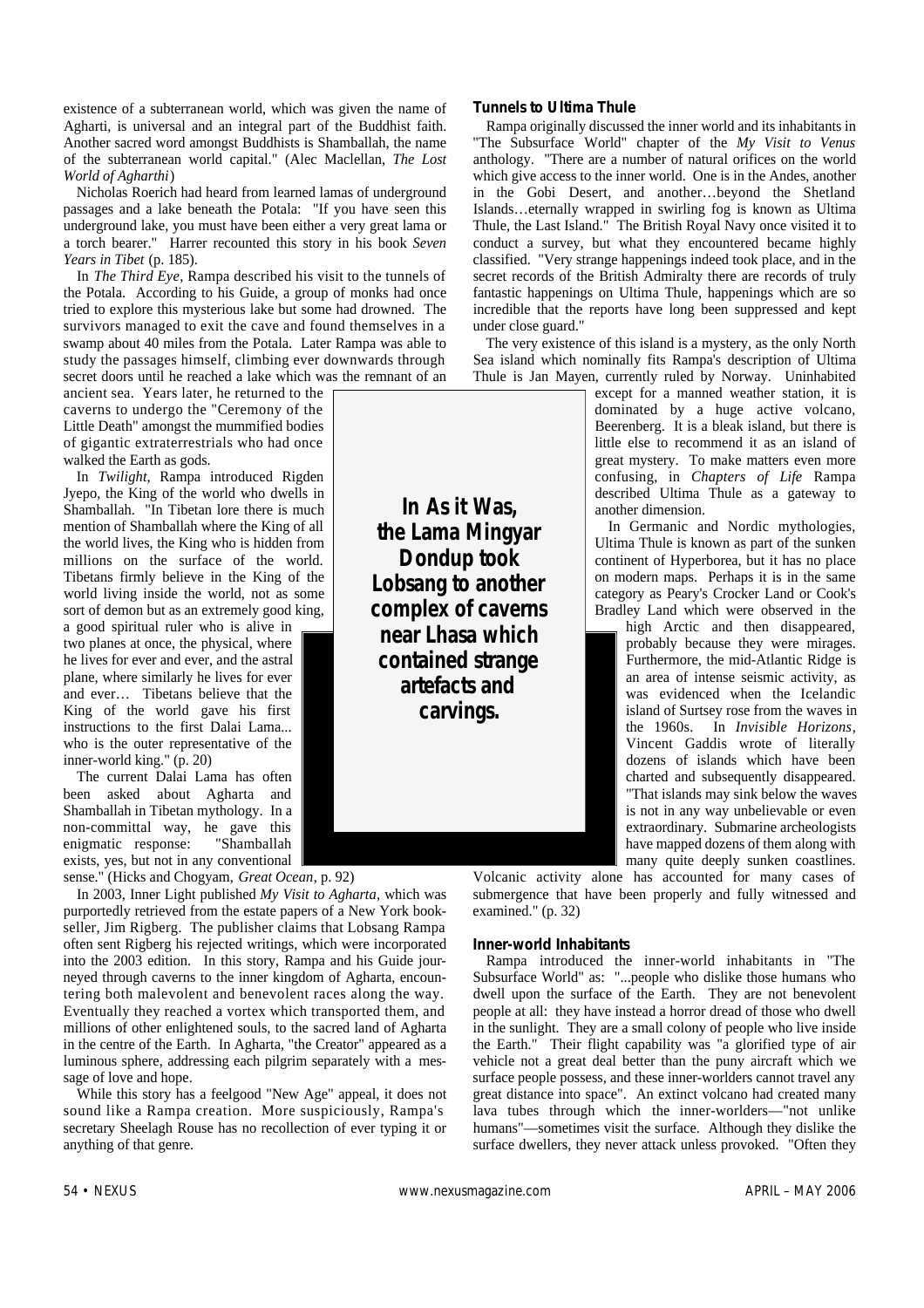take flight, and with their abnormally high speed they can outdistance anything which the surface people have at present."

In *As it Was*, the Lama Mingyar Dondup took Lobsang to another complex of caverns near Lhasa which contained strange artefacts and carvings. He told him of tunnels reaching from the north to the south pole, while others, which were sealed, reached into the Earth's interior. Lobsang learned of a race of people who had once entered the caverns to escape the surface cataclysms, sealing the entrance behind them. Beneath the surface, they developed their own sciences which were often more advanced than those upon the surface. Dondup said: "We of the higher lama class have often visited this place and tried to commune with those below by telepathy…but they want nothing to do with us…and if necessary they will intervene." (p. 77)

Mingyar Dondup described the inner world and its inhabitants: "They have a sun something like we have but theirs is much smaller and much more powerful. They have much more than we have, but they are very much more intelligent." Long ago these inner-worlders discovered the principles of flight. "Sometimes they come out of the Earth in special vehicles…which fly around on the outside of the Earth to see what people are doing and to

ascertain if their own safety is jeopardised by the folly of those whom they term 'the outsiders'." (*ibid.*)

In *Feeding the Flame*, Rampa had more to say about inner-world dwellers. "Yes there was an Atlantis, and there are living remnants of Atlantis still, deep underground in a certain part of the world, and let me make it clear that that part of the world is not Mount Shasta; this is just an ordinary area which has been overpublicised by people who wanted to make not just a quick buck, but a whole sack of them." (p. 148)

#### **The Case for a Hollow Earth**

In *Twilight*, Rampa devoted a whole chapter to the hollow Earth question. "I have believed it for years and I have studied it thoroughly. I have read all about it [and believe] there is another world inside this Earth of ours that is 2.9 times the size of the Moon, and that it is populated by a very intelligent race." He continued: "I have been in some of those tunnels, and I have also been in some of those tunnels in Ultima Thule. There are certain places in the Earth where it is possible for the Initiate to travel down into the centre of the Earth and meet representatives of that inner civilisation… Brazil and Tibet are two vitally important parts of the outer world which have a special attraction for the inner people." (p. 21) Furthermore, he claimed that the Gobi Desert and its pyramids have a connection to the inner world.

Rampa presented his case for the hollow Earth theory with these points:

1. Commercial airlines do not actually fly over the poles, as the navigational instruments would go awry.

2. No one has ever really been to the poles, only near them.

3. There is an atomic sun in the centre of the Earth which is responsible for the auroras.

4. The current model of geophysics (crust/mantle/core) is not based upon any solid evidence, merely supposition.

5. The inner Earth is about 2.9 times bigger than the Moon. This makes it actually larger than the land area on the outside of the Earth.

6. Inner worlders are remnants of Lemuria/Mu/Atlantis and even older civilisations who escaped from surface cataclysms by entering the cavern system.

7. There is a legend that the gypsies are descendants from innerworlders.

8. The government denies the existence of the hollow Earth in order to avoid a panic.

9. Certain UFOs come from the inner world.

10. Photographs of the polar regions do not show holes, only shadows and patches.

Rampa made an enigmatic comment about the Northwest Territories of Canada, which may have been a clue for hollow Earth seekers. "Many areas in the Northern [*sic*] Territories have not been explored. Some areas have never even been seen by humans. How do you know what holes there are in the Northern Territories when no one has been there? It is stupid to say these things are impossible until you know all the facts, until you are an expert in photography, geology." (p. 28)

He made even more mysterious allusions in *Feeding the Flame*, hinting that he was censored by his publisher. "I wish I could tell you some of the things I absolutely, definitely know, but there are

certain things which cannot be told at present. I know the actual truth about the submarines *Thresher* and *Scorpion*, and I know what happened to them and why. The story, if it could be told, would make cold chills run up and down your spine, but the time is not yet. There are many things which could be told, but, well, these books circulate everywhere...and there are many people who should not be aware that certain people know what is really going on... The mystery of the *Thresher* and *Scorpion* is a stranger thing than you would ever believe." (p. 148)

This comment is referring to the two

US nuclear submarines which disappeared and were destroyed under strange circumstances in the 1960s. Unfortunately Rampa never mentioned them again, leaving us to wonder about the great mystery as debris from the subs was allegedly discovered by the US Navy and pictures of the imploded *Thresher* were featured in a *National Geographic* article.

In *Twilight*, Rampa concluded his discussion of the hollow Earth theory. "I have said all I am going to say about it. Oh yes, I know a lot more, a great deal more than I have written, but just trot along to a really good bookstore and *buy* some books on the hollow Earth." (p. 32)

#### **About the Author :**

Karen Mutton (née Carfoot) graduated from the University of Sydney in 1981 with a BA and DipEd. She majored in English and ancient history, with a minor in physical anthropology (prehistory). She has travelled the world extensively and visited some of the most important archaeological sites on the planet such as Petra, Machu Picchu, Pagan (Burma), Copan and the Goreme Valley of Turkey. Karen has a passion for ancient history, alternative medicine, geology and Earth changes as well as astronomy.

Karen runs Yahoo! e-groups reflecting such interests:

**He told him of tunnels reaching from the north to the south pole, while others, which were sealed, reached into the Earth's interior.**